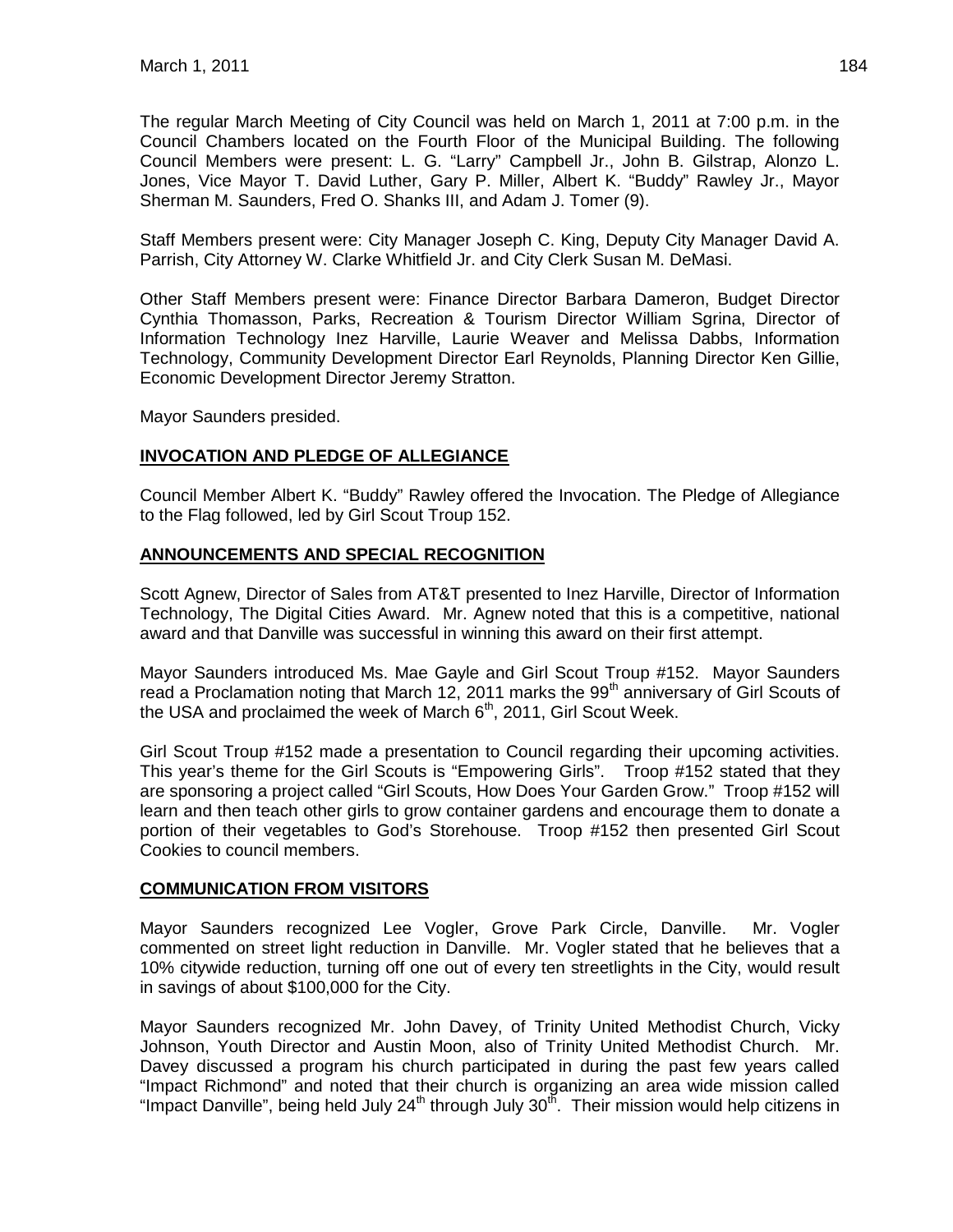Danville with repairs to their homes at no cost to the homeowners. Participants in the mission work would be children in  $6<sup>th</sup>$  to 12<sup>th</sup> grade.

Mayor Saunders recognized Antonia J. McCray, the founder of Volunteer Doctors Coalition. Ms. McCray discussed her initiative for a domestic violence shelter for women in Danville. The name of her project will be Hope Restored House.

Mayor Saunders recognized Rufus Fuller, Pastor of East New Hope Baptist Church, Airport Drive, Danville. Mr. Fuller expressed his thanks for the council's support over the last three years, for his program, Feed the Children of Danville. Pastor Fuller notes they have given out over 600 boxes of food and thousands of book bags at different events over the last three years. Pastor Fuller noted they plan to hold an event again this August, asking council for their support as they have done in the past.

# **MINUTES**

Upon Motion by Council Member Shanks and second by Council Member Rawley, Minutes of the February 15, 2011 Regular Council Meeting were approved as presented. Draft copies had been distributed prior to the Meeting.

# **OLD BUSINESS**

Council Member Jones **moved** adoption of an Ordinance:

### **ORDINANCE NO. 2011-02.05**

AN ORDINANCE AMENDING THE FISCAL YEAR 2011 BUDGET APPROPRIATION ORDINANCE TO PROVIDE FOR A GRANT FROM THE STATE FOR A DOMESTIC VIOLENCE VICTIM PROGRAM GRANT IN THE AMOUNT OF \$40,000 AND APPROPRIATING SAME.

The Motion was seconded by Council Member Miller and carried by the following vote:

| VOTE: | 9-0.                                       |
|-------|--------------------------------------------|
| AYE:  | Campbell, Gilstrap, Jones, Luther, Miller, |
|       | Rawley, Saunders, Shanks and Tomer (9)     |
| NAY:  | None $(0)$                                 |

### **REMOVE ITEM FROM AGENDA**

Mayor Saunders announced Item VIII A would be removed from the agenda at the applicant's request.

#### **NEW BUSINESS**

# **PUBLIC HEARING – SPECIAL USE PERMIT - OPERATION OF ADULT DAY CARE CENTER AT 166 SMITH STREET**

Mayor Saunders opened the floor for a Public Hearing to consider a request for a Special Use Permit for the Operation of an Adult Day Care Center at 166 Smith Street. Notice of the Public Hearing was published in the Danville Register and Bee on February 15 and February 22, 2011.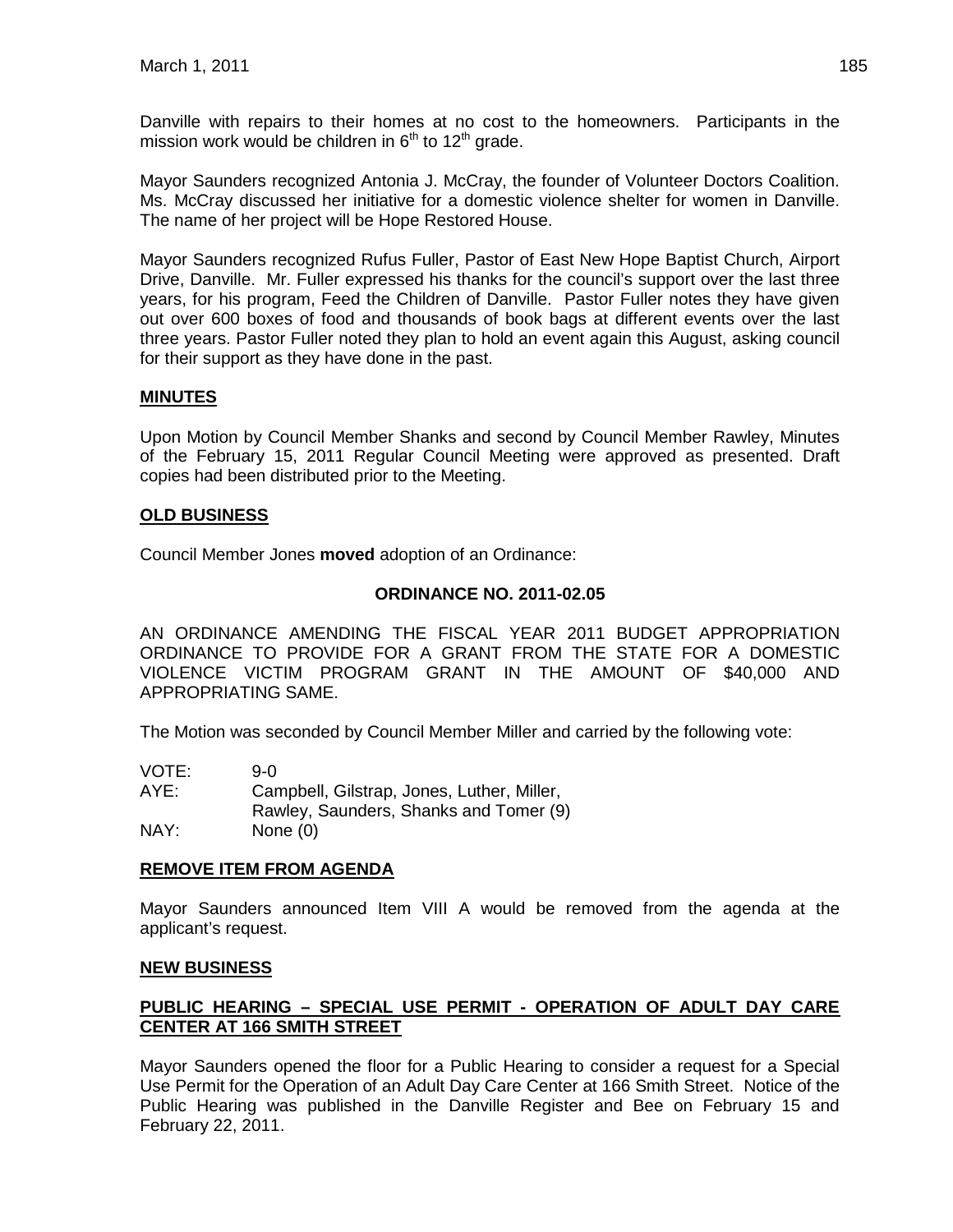No one present desired to be heard and the Public Hearing was closed.

Council Member Campbell **moved** adoption of an Ordinance entitled:

# **ORDINANCE NO. 2011-03.01**

AN ORDINANCE GRANTING A SPECIAL USE PERMIT TO ALLOW THE OPERATION OF AN ADULT DAY CARE CENTER IN ACCORDANCE WITH ARTICLE 3E, SECTION C, ITEM 7 OF CHAPTER 41 OF THE CODE OF THE CITY OF DANVILLE, VIRGINIA, 1986, AS AMENDED AT 166 SMITH STEET, SUBJECT TO CONDITIONS.

The Motion was seconded by Council Member Miller and carried by the following vote:

| VOTE: | 9-0                                        |
|-------|--------------------------------------------|
| AYE:  | Campbell, Gilstrap, Jones, Luther, Miller, |
|       | Rawley, Saunders, Shanks and Tomer (9)     |
| NAY:  | None $(0)$                                 |

# **PUBLIC HEARING – SPECIAL USE PERMIT – CHILD DAY CARE FACILITY AT 854 LUNA LAKE ROAD**

Mayor Saunders opened the floor for a Public Hearing to consider a request for a Special Use Permit for the Operation of a Child Day Care Facility at 854 Luna Lake Road. Notice of the Public Hearing was published in the Danville Register and Bee on February 15 and February 22, 2011.

No one present desired to be heard and the Public Hearing was closed.

Council Member Tomer **moved** adoption of an Ordinance entitled:

### **ORDINANCE NO. 2011-03.02**

AN ORDINANCE GRANTING A SPECIAL USE PERMIT TO ALLOW THE OPERATION OF A CHILD DAY CARE FACILITY IN ACCORDANCE WITH ARTICLE 3C, SECTION C, ITEM 8 OF CHAPTER 41 OF THE CODE OF THE CITY OF DANVILLE, VIRGINIA, 1986, AS AMENDED AT 854 LUNA LAKE ROAD, SUBJECT TO CONDITIONS.

The Motion was seconded by Council Member Jones and carried by the following vote:

| VOTE: | 9-0.                                       |
|-------|--------------------------------------------|
| AYE:  | Campbell, Gilstrap, Jones, Luther, Miller, |
|       | Rawley, Saunders, Shanks and Tomer (9)     |
| NAY:  | None $(0)$                                 |

# **PUBLIC HEARING – AMEND YEAR 2020 LAND USE PLAN**

Mayor Saunders opened the floor for a Public Hearing to consider a request to Amend the Year 2020 Land Use Plan from Attached and Mixed Residential to Urban Single Family and Rezone from N-C, Neighborhood Commercial to OT-R, Old Town Residential District, 0.29 Acres at 113 Rosemary Lane. Notice of the Public Hearing was published in the Danville Register and Bee on February 15 and February 22, 2011.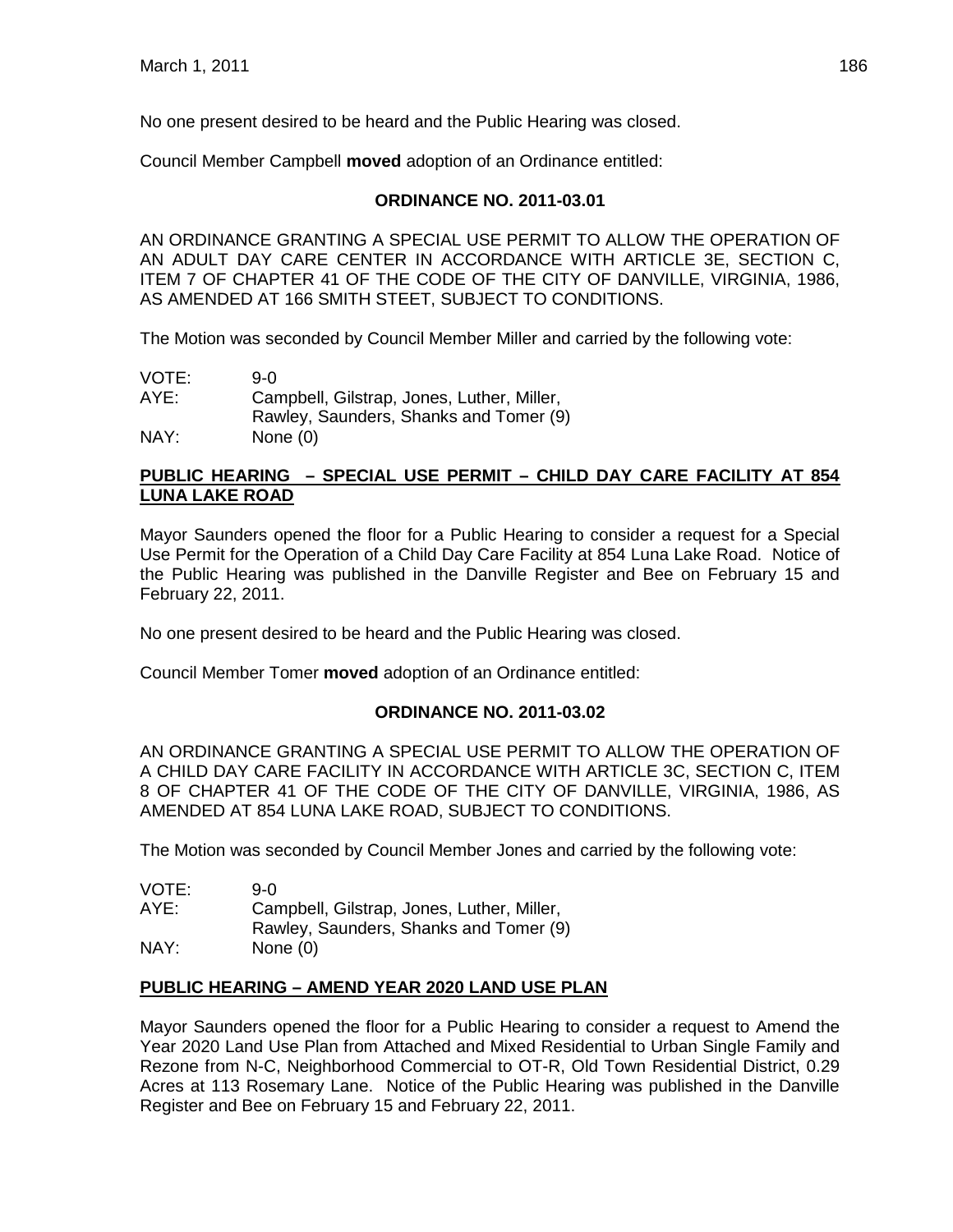No one present desired to be heard and the Public Hearing was closed.

Council Member Campbell **moved** adoption of an Ordinance entitled:

# **ORDINANCE NO. 2011-03.03**

AN ORDINANCE AMENDING THE YEAR 2020 LAND USE PLAN FROM ATTACHED AND MIXED RESIDENTIAL TO URBAN SINGLE FAMILY AND REZONING FROM N-C, NEIGHBORHOOD COMMERCIAL TO OT-R, OLD TOWN RESIDENTIAL DISTRICT, 0.29 ACRES AT 113 ROSEMARY LANE.

The Motion was seconded by Vice Mayor Luther and carried by the following vote.

| VOTE: | 9-0                                        |
|-------|--------------------------------------------|
| AYE:  | Campbell, Gilstrap, Jones, Luther, Miller, |
|       | Rawley, Saunders, Shanks and Tomer (9)     |
| NAY:  | None $(0)$                                 |

# **PUBLIC HEARING – REQUEST TO REZONE – SUTHERLIN PLACE**

Mayor Saunders opened the floor for a Public Hearing to consider a request to Rezone 16 Parcels and Common Areas of Sutherlin Place, Approximately 2 Acres, from TO-C, Transitional Office Commercial to A-R, Attached Residential. Notice of the Public Hearing was published in the Danville Register and Bee on February 15 and February 22, 2011.

Mr. William Hopkins, representing himself and the other owners of Sutherlin Place, stated the property had been re-zoned to Transitional Office Commercial sometime in the past. He stated that the zoning had not been a problem until recently, as mortgage companies do not approve properties zoned transitional. Mr. Hopkins asked council to approve the special permit and rezone the property to attached residential.

No one further desired to be heard and the public hearing was closed.

Council Member Shanks **moved** adoption of an Ordinance entitled:

### **ORDINANCE NO. 2011-03.04**

AN ORDINANCE REZONING FROM TO-C, TRANSITIONAL OFFICE COMMERICAL TO A-R, ATTACHED RESIDENTIAL APPROXIMATELY 2 ACRES CONSISTING OF 16 PARCELS AND COMMON AREAS OF SUTHERLIN PLACE.

The Motion was seconded by Council Member Gilstrap and carried by the following vote:

| VOTE: | 9-0.                                       |
|-------|--------------------------------------------|
| AYE:  | Campbell, Gilstrap, Jones, Luther, Miller, |
|       | Rawley, Saunders, Shanks and Tomer (9)     |
| NAY:  | None $(0)$                                 |

# **PUBLIC HEARING – SPECIAL USE PERMIT – SUTHERLIN PLACE**

Mayor Saunders opened the floor for a Public Hearing to consider a Request for a Special Use Permit to Allow for a Waiver of the Minimum District Size on Approximately 2 Acres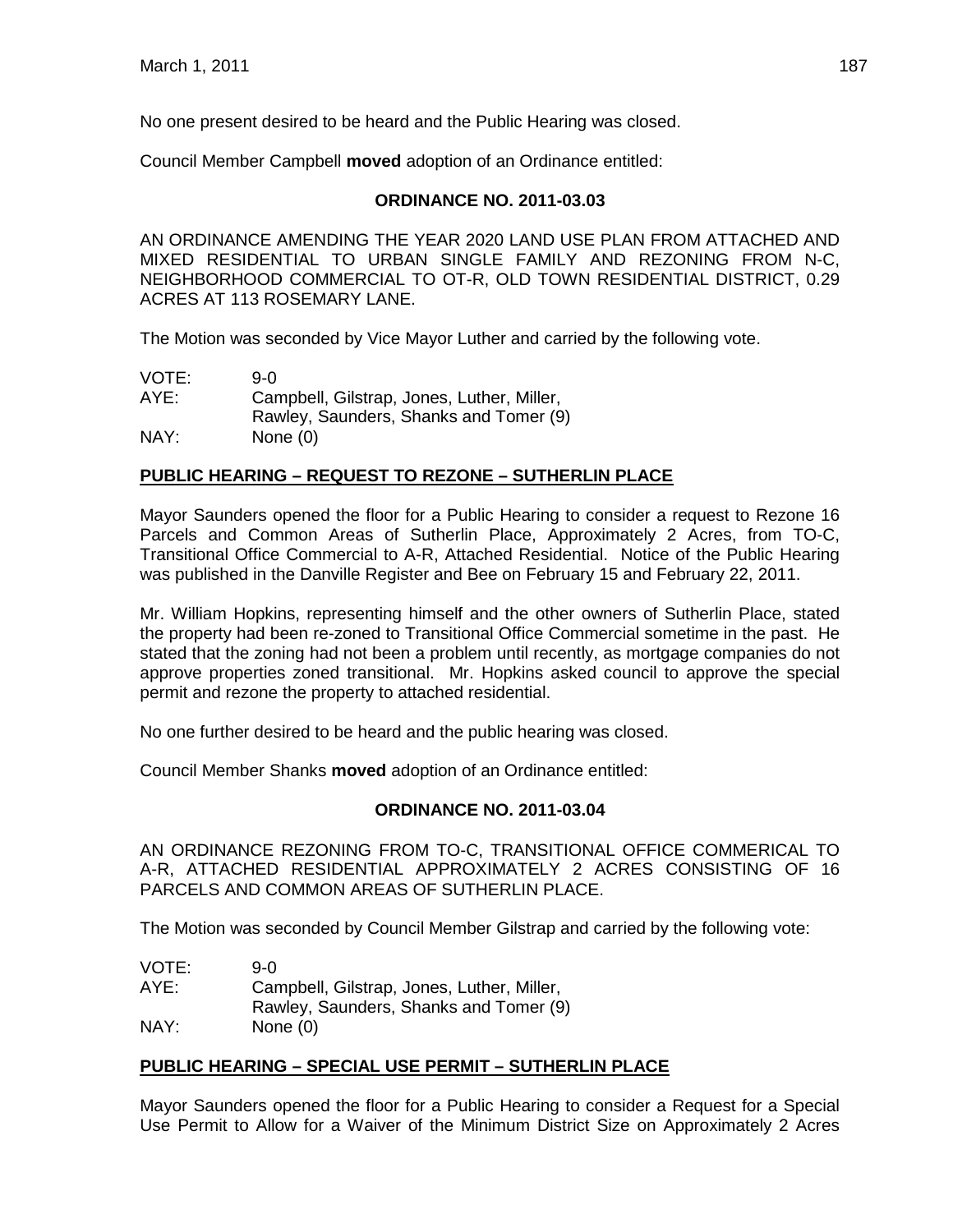Consisting of 16 Parcels and Common Areas of Sutherlin Place. Notice of the Public Hearing was published in the Danville Register and Bee on February 15 and February 22, 2011.

No one present desired to be heard and the Public Hearing was closed.

Council Member Tomer **moved** adoption of an Ordinance entitled:

#### **ORDINANCE O2011-03.05**

An Ordinance Granting a Special Use Permit to Allow for a Waiver of the Minimum District Size in Accordance with Article 3F, Section C, Item 18 of Chapter 41 of the Code of the City of Danville, Virginia, 1986, as amended on Approximately 2 Acres Consisting of 16 Parcels and Common Areas of Sutherlin Place, Otherwise Known as Grid 1720, Block 012, Parcels 000300, 000302, 000304, 000306, 000308, 000310, 000400, 000402, 000404, 000406, 000408, 000410, 000412, 000414, 000416, and 000418 of the City of Danville, Virginia Zoning District Map. Notice of the Public Hearing was published in the Danville Register and Bee on February 15 and February 22, 2011.

The Motion was seconded by Vice Mayor Luther and carried by the following vote.

| VOTE: | 9-0                                        |
|-------|--------------------------------------------|
| AYE:  | Campbell, Gilstrap, Jones, Luther, Miller, |
|       | Rawley, Saunders, Shanks and Tomer (9)     |
| NAY:  | None $(0)$                                 |

### **BUDGET AMENDMENT – FY 2011 – DANVILLE REGIONAL FOUNDATION GRANT**

Upon **Motion** by Council Member Rawley and seconded by Council Member Gilstrap, an Ordinance entitled:

#### **ORDINANCE NO. 2011-03.06**

An Ordinance Amending the Fiscal Year 2011 Budget Appropriation Ordinance to Provide for a Grant from the Danville Regional Foundation for the River District Plan in the Amount of \$75,000 and Local Share in the Amount of \$25,000 for a Total Appropriation in the Amount of \$100,000 and Appropriating the Same.

was presented by its **First Reading**, as required by City Charter, to lie over before final adoption.

### **CONSIDERATION – ADOPTION OF RIVERWALK MASTER PLAN UPDATE**

Council Member Miller **moved** adoption of a Resolution entitled:

#### **RESOLUTION 2011-03.01**

A Resolution Adopting the Riverwalk Master Plan Update for the Purpose of Providing a Citywide Trail/Greenway Planning Document.